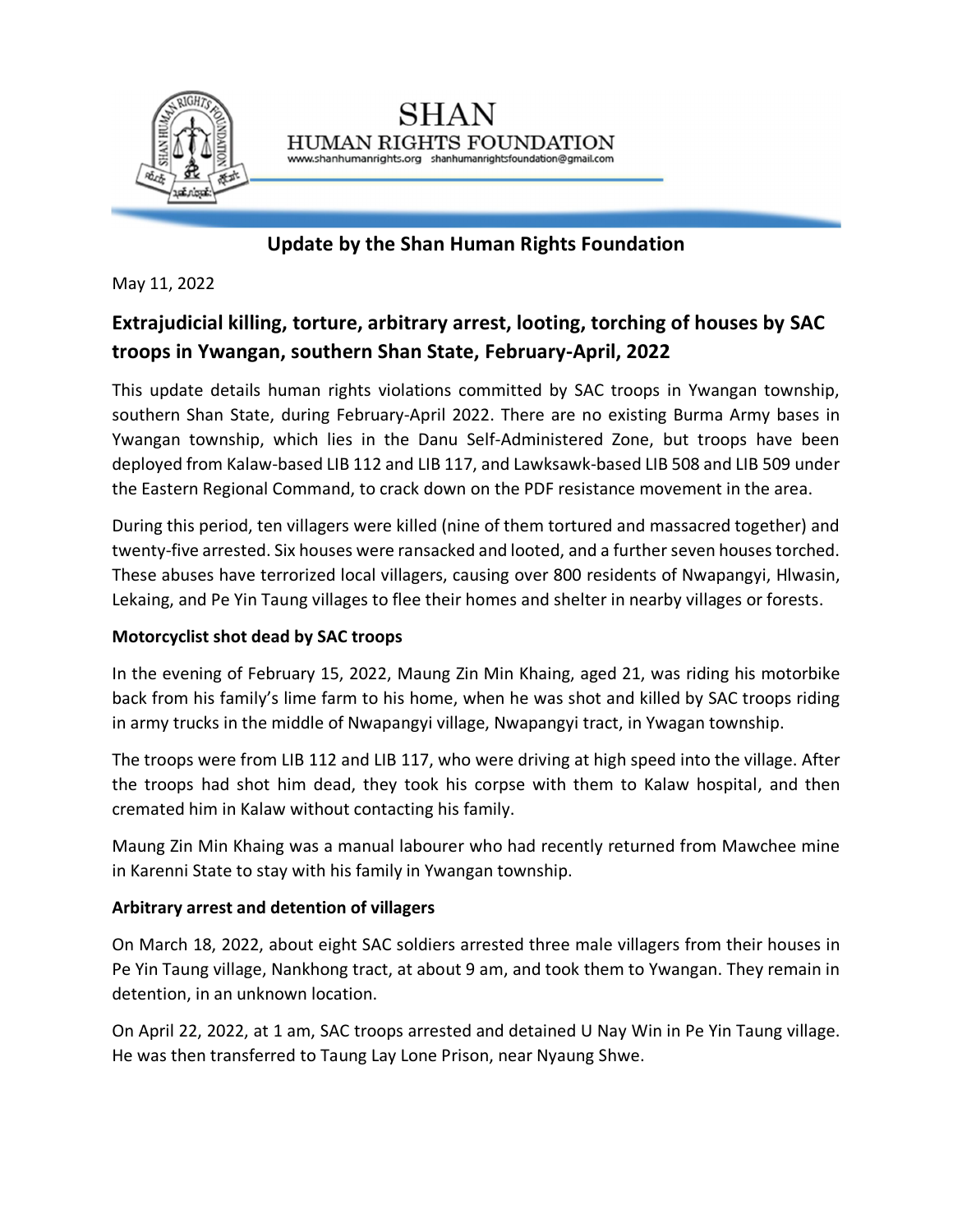On April 26, 2022, at 6 am, about 50 SAC troops came to Lekaing village, Lekaing tract, and checked the phones of youth who were in the village. They then arrested 21 youth and took them to their base at Kalaw. Until now the youth are being held incommunicado.



Location of abuses by SAC troops in Ywangan township (Feb-Apr 2022)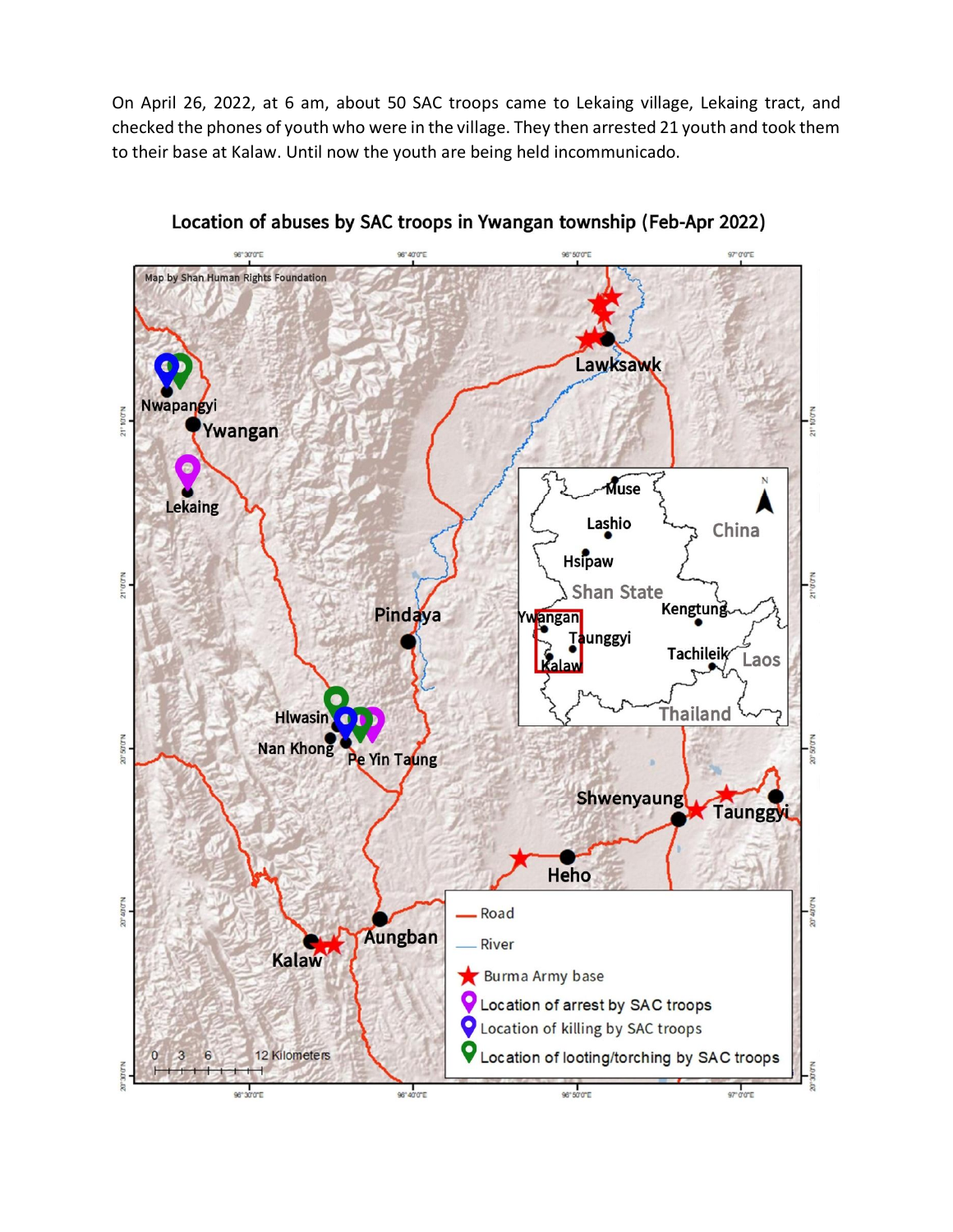#### **Looting and torching of villagers' houses**

On March 20, 2022, at about 2 am, five houses in Pe Yin Taung village were ransacked and possessions looted by SAC troops.

On April 12, 2022, early in the morning, over 10 SAC soldiers burned down the house of Daw Swe Wa Wa, who had joined the CDM movement, in Nwapangyi village, using petrol. The troops had been camping in Nwapangyi temple for over one month, interrogating anyone travelling through the village.

On April 13, 2022, at about 1 am, about 20 SAC troops came in a truck and burned down two houses belonging to U Ni and U Si in Hlwasin village, Nankhong tract.



*Houses burned down by SAC troops in Hlwasin village*

On April 18, 2022, at 8 pm, SAC troops came and set fire to the house of Ko Win Khaing, a former village headman in Nwapangyi village.

On April 20, 2022, at 8 pm, SAC troops came and set fire to Ko Pho Khaing's house in Nwapangyi village, but fortunately rain put out the fire before it could spread. SAC troops then ransacked the house.

On April 21, 2022, in the evening, Ko Thet Oo's house at Nwapangyi village was burned down by SAC troops.

On April 22, 2022, at 1 am, SAC troops burned down the house of U Nay Win, and another house in the same compound, in Pe Yin Taung village.

### **Torture, massacre of nine villagers**

On April 19, 2022, nine male villagers from Pe Yin Taung were arrested by SAC troops when returning to their village, having fled to hide in the forest since fighting broke out between the Burma Army and PDF forces on April 15. The troops tortured the villagers, cutting them with knives on their hands and stomachs, and then shot them dead and burned their bodies together with car tires in a field behind Pe Yin Taung village.